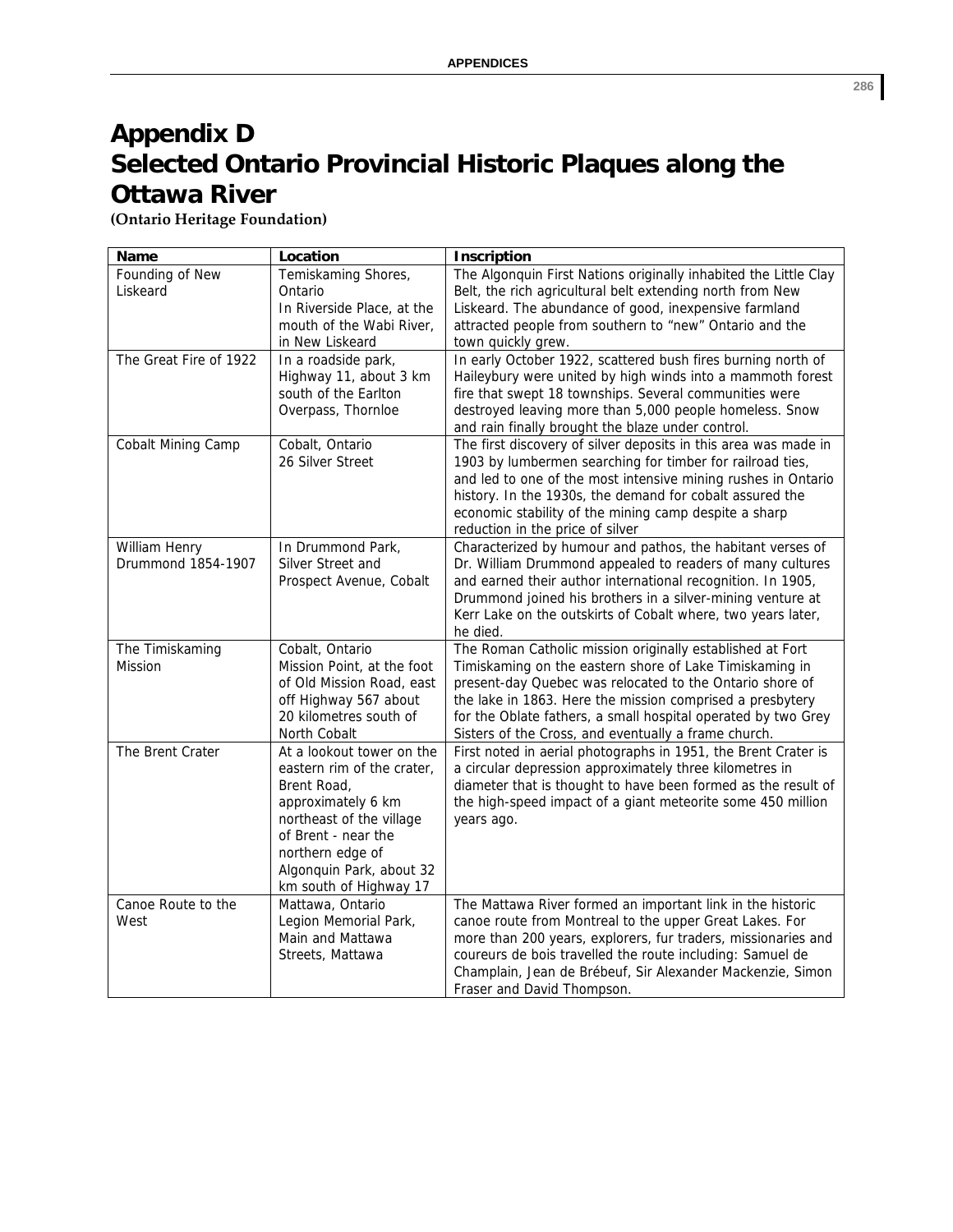| Grey Owl 1888-1938                                                | At Finlayson Point<br>Provincial Park, off<br>Highway 11, about 1.5<br>km south of Temagami                                        | Archibald Belaney came to Canada from England in 1906 and<br>lived as a trapper and guide in the Temagami and<br>Biscotasing areas. After joining an Ojibwa band he adopted<br>the name Grey Owl. Alarmed at the rapid despoliation of the<br>wilderness, the trapper turned conservationist and spent the<br>last 10 years of his life writing and lecturing on wildlife<br>preservation. |
|-------------------------------------------------------------------|------------------------------------------------------------------------------------------------------------------------------------|--------------------------------------------------------------------------------------------------------------------------------------------------------------------------------------------------------------------------------------------------------------------------------------------------------------------------------------------------------------------------------------------|
| Jean Nicolet                                                      | North Bay, Ontario<br>Lee Park, Memorial<br>Drive, North Bay                                                                       | Born in France, Nicolet (c.1598-1642) came to Canada in<br>1618. He lived for a number of years with the Nipissing First<br>Nations, adopting their lifestyle and thereby helping to<br>strengthen their alliance with the French. An intrepid<br>explorer, Nicolet is generally credited with the discovery of<br>Lake Michigan, which he partially explored in 1634.                     |
| La Vase Portages                                                  | On Highway 17, near the<br>pond where the former<br>portages began, about 4<br>km east of North Bay                                | The three La Vase (Mud) portages, connecting Trout Lake<br>with the La Vase River and Lake Nipissing, formed part of the<br>historic canoe route to the west described by one<br>despondent traveller as "an abominable marsh  knee-deep<br>in mud and tree-roots."                                                                                                                        |
| Mattawa House 1837                                                | Mattawa, Ontario<br>Explorers' Point, Highway<br>533                                                                               | Situated at the junction of major canoe routes, Mattawa<br>House was established by the Hudson's Bay Company<br>primarily to discourage lumbermen from encroaching on the<br>company's fur-trading monopoly. The post profited more<br>from the transshipment of supplies than from furs, however,<br>and actually owed its continued existence to business with<br>the lumber companies.  |
| Reverend Charles<br><b>Alfred Marie Paradis</b><br>1848-1926, The | West Nipissing, Ontario<br>St. John the Baptist<br>Roman Catholic Church,<br>38 Main Street, Verner                                | An Oblate missionary from Quebec, Paradis was posted to<br>Lake Temiskaming in 1881. During his years in the region, he<br>did much to encourage agricultural settlement, particularly in<br>the area around Verner, and took up farming himself. Paradis<br>was an enterprising man of many talents: he prospected for<br>gold, wrote meditative works, and painted in watercolour.       |
| Temagami Post 1834                                                | Temagami, Ontario<br>Bear Island, Llake<br>Temagami                                                                                | Established to safeguard the Hudson's Bay Company's fur-<br>trading territory from competitors, the small post on Lake<br>Timagami (now Temagami) was an outpost of the company's<br>major depot on Lake Temiskaming.                                                                                                                                                                      |
| Canada's First Polish<br>Settlement                               | Madawaska Valley,<br>Ontario.<br>Shrine Hill Park, near Our<br>Lady Queen of Poland<br>Roman Catholic Church,<br>Highway 60, Wilno | Leaving behind the adverse social and political conditions of<br>their partitioned homeland, some 300 Polish immigrants<br>came to Renfrew County in 1864 and rapidly established a<br>thriving agricultural community. Wilno was augmented by a<br>second wave of Polish immigration in the early 1900s and still<br>retains much of its distinctive cultural heritage.                   |
| Champlain's Journey of<br>1613                                    | Whitewater Region,<br>Ontario.<br>Municipal Park, Highway<br>17, Cobden                                                            | On his first journey up the Ottawa River in search of the<br>northern sea (Hudson Bay), Champlain stayed briefly at an<br>Algonkian village near present-day Cobden. After learning<br>that he had been misled as to the proximity of the illusive<br>sea, Champlain proceeded down the Ottawa River from<br>Lower Allumette Lake and returned to Quebec.                                  |
| Daniel McLachlin 1810-<br>1872                                    | Arnprior, Ontario<br>Robert Simpson Park, at<br>the foot of John Street                                                            | An astute lumberman, McLachlin recognized the timber<br>potential of the Madawaska watershed and in 1851<br>purchased a large tract of land at the site of Arnprior. Shortly<br>thereafter, he laid out a town plot and constructed large<br>sawmills at the mouth of the river.                                                                                                           |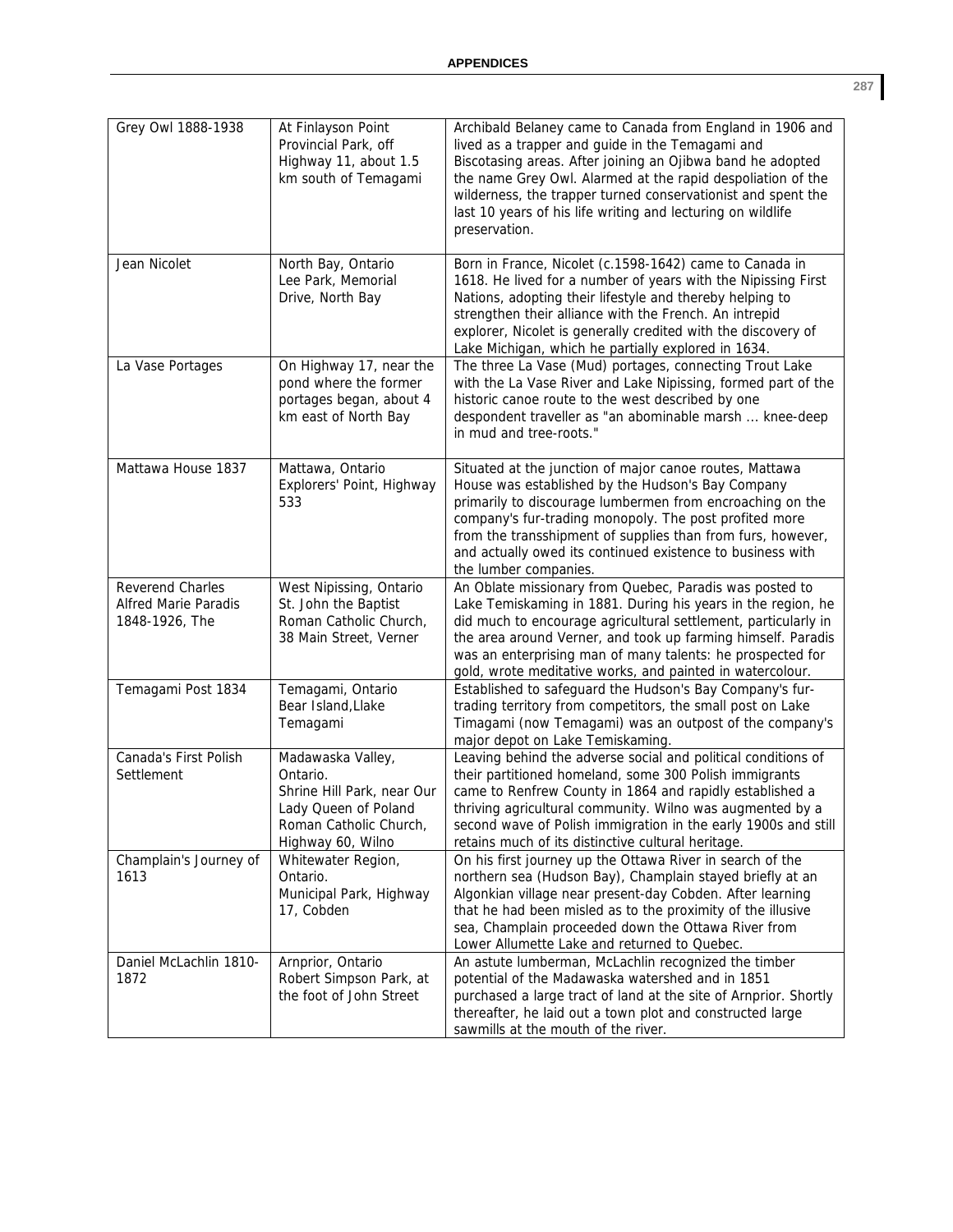| Founder of Pembroke                                     | Pembroke, Ontario<br>Champlain Trail Museum,<br>1032 Pembroke Street<br>East                                                                       | After serving in the naval forces during the War of 1812,<br>Scottish-born Peter White settled permanently in Upper<br>Canada and entered the lumber trade. He made his<br>headquarters at the wilderness site of present-day Pembroke<br>and soon became a prominent businessman and public figure<br>in the community that grew around his enterprises. |
|---------------------------------------------------------|----------------------------------------------------------------------------------------------------------------------------------------------------|-----------------------------------------------------------------------------------------------------------------------------------------------------------------------------------------------------------------------------------------------------------------------------------------------------------------------------------------------------------|
| Founding of Renfrew                                     | Renfrew, Ontario<br>Low's Square, Plant<br>Street and Railway<br>Avenue                                                                            | Attracted by the lumber activity in the upper Ottawa valley,<br>settlers began moving into the area of present-day Renfrew<br>in the 1830s. The opening of the Opeongo Road in 1854<br>ensured Renfrew's continued growth.                                                                                                                                |
| Gillies Bros. Lumbering<br>Firm                         | Arnprior, Ontario<br>Gillies Brothers and<br>Company Mill, River Road                                                                              | By the mid 1880s the four Gillies brothers had established<br>their firm as one of the major lumber producers in the<br>Ottawa valley, a position the company sustained well into the<br>20th century.                                                                                                                                                    |
| Lieutenant Christopher<br>James Bell R.N. 1795-<br>1936 | On County Road 3 at the<br>Bonnechère River in the<br>vicinity of his former<br>sawmill and timber slide,<br>about 2 km southeast of<br>Castleford | One of the first lumbermen in the Ottawa valley, Bell came to<br>Upper Canada about 1817 after receiving a grant of some<br>800 acres of land. The sawmill and timber slide he built at<br>the first chute on the Bonnechère River became the centre of<br>a small milling community.                                                                     |
| McNab Settlement                                        | Arnprior, Ontario<br>Robert Simpson Park, at<br>the foot of John Street                                                                            | In 1824, some 80 Scottish Highlanders under the patriarchal<br>rule of Archibald McNab established the first organized<br>settlement along the Ottawa River in what later became<br>McNab Township.                                                                                                                                                       |
| Nuclear Power<br><b>Demonstration Reactor</b>           | Laurentian Hills, Ontario<br>Highway 17 at the pull-<br>off overlooking the Des<br>Joachims dam at<br>Rolphton                                     | In 1962, the NPD Reactor supplied the Ontario power grid<br>with the first nuclear-generated electricity in Canada. The<br>reactor was the proving ground for research and<br>development that led to commercial application of the<br>CANDU system.                                                                                                      |
| Opeongo Road                                            | On the grounds of the<br>post office in the vicinity<br>of the former<br>colonization route,<br>Highway 60, Barry's Bay                            | Part of a network of colonization roads constructed by the<br>government to open the hinterland for settlement, the<br>Opeongo Road was completed as a winter road from Farrells<br>Landing (Castleford) to Opeongo Lake by 1854. The offer of<br>free, 100-acre lots along the road attracted many settlers to<br>Renfrew County.                        |
| The Pembroke<br>Mattawan Road                           | At the tourist information<br>booth in Riverside Park in<br>the vicinity of the former<br>route, Highway 17,<br>Pembroke                           | Constructed as a supply route to lumber camps in the upper<br>Ottawa valley, the Pembroke and Mattawan Road was begun<br>in 1853 and completed to its full length over the next 20<br>years. Some sections have since been incorporated into<br>Highway 17, but the original route can still be travelled<br>between CFB Petawawa and Deep River.         |
| The Rapids of the<br><b>Upper Ottawa</b>                | At the lookout point on<br>Highway 17, about 3 km<br>west of Deux Rivières                                                                         | For over two centuries, the canoe was the only means of<br>transportation between the St. Lawrence settlements and the<br>vast hinterland to the west and north. Four sets of dangerous<br>rapids on the Ottawa River were the first of many obstacles<br>faced by the intrepid explorers and adventurers in Canada's<br>early years.                     |
| Steamboating on the<br><b>Upper Ottawa</b>              | On the grounds of the<br>School House Museum,<br>Highway 17, 4 km north<br>of Point Alexander,<br>Meilleures Bay                                   | Steam navigation began on the upper sections of the Ottawa<br>River in 1833 and was instrumental in the early development<br>of the region's lumber industry. Sightseeing excursions also<br>became popular. By the 1880s, however, most water traffic<br>had been replaced by faster, more efficient rail service.                                       |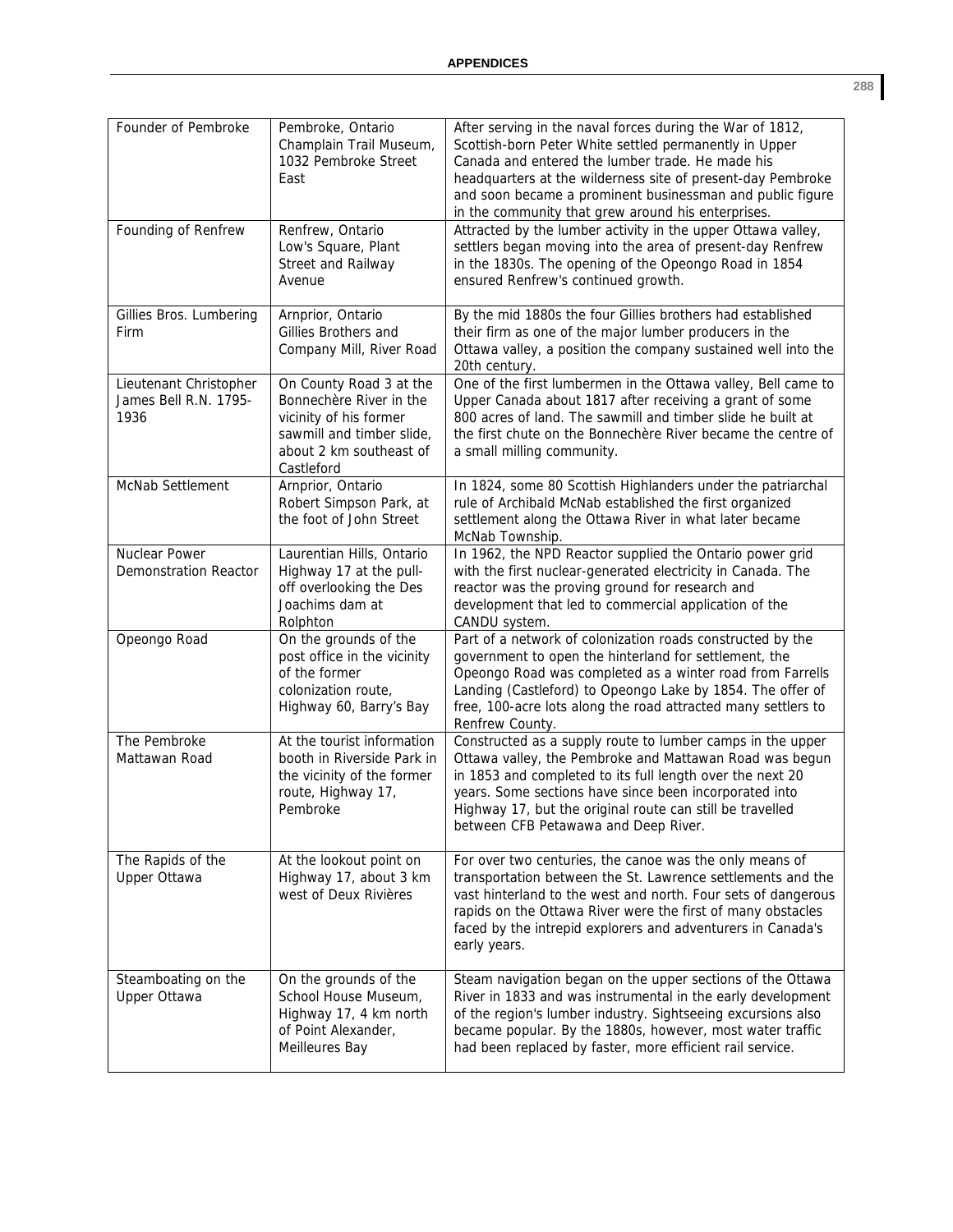| Timber Rafting on the<br>Ottawa                               | In Robert Simpson Park,<br>at the foot of John<br>Street, Arnprior                                                                                                                             | The rafting of large cribs of square timber down the Ottawa<br>River and then on to Quebec City was a highly lucrative trade<br>throughout most of the 19th century, and was a significant<br>factor in the economic development of the Ottawa valley.                                                                                                                |
|---------------------------------------------------------------|------------------------------------------------------------------------------------------------------------------------------------------------------------------------------------------------|-----------------------------------------------------------------------------------------------------------------------------------------------------------------------------------------------------------------------------------------------------------------------------------------------------------------------------------------------------------------------|
| The Zeep Reactor                                              | In front of the public<br>information centre at<br><b>Chalk River Nuclear</b><br>Laboratories, off<br>Highway 17, about 8 km<br>northwest of Chalk River                                       | The first nuclear chain reaction in Canada was initiated on<br>September 5, 1945 when the ZEEP reactor went into<br>operation at Chalk River. The small, experimental reactor was<br>named Zero Energy Experimental Pile because it was<br>developed to produce only one watt of heat.                                                                                |
| Brigadier-General<br>Ernest Alexander<br>Cruikshank 1853-1939 | On the grounds of the<br>Canadian War Museum,<br>330 Sussex Drive,<br>Ottawa                                                                                                                   | A noted authority on the history of Ontario, Cruikshank<br>became the first director of the Historical Section of the<br>Adjutant-General's Branch of the General Staff in 1918. From<br>1919 until his death, he served as the first chairman of the<br>Historic Sites and Monuments Board of Canada.                                                                |
| Commissariat Building<br>1827                                 | Ottawa, Ontario<br>In the lobby of the<br>museum, beside the third<br>lock of the headlocks of<br>the canal, between<br>Parliament Hill and the<br>Chateau Laurier, off Elgin<br><b>Street</b> | Distinguished by skilful masonry and solid construction, the<br>Commissariat building provides an excellent example of the<br>workmanship of the Scottish stonemasons employed by<br>Colonel By to work on the Rideau Canal. Used as a<br>storehouse during the canal's construction, the building now<br>houses the collections of the Bytown Museum.                |
| Honourable Hamnet<br>Kirks Pinhey 1784-1857                   | Ottawa, Ontario<br>Regional Road 21 north<br>of Road 49, near South<br>March                                                                                                                   | On land granted to him for service in the Napoleonic Wars,<br>Pinhey built a substantial estate comprising several log and<br>stone structures. Later, he became prominent in local affairs<br>and held a number of public offices.                                                                                                                                   |
| The Nile Voyageurs<br>1884-1885                               | At Kitchissippi Lookout,<br>Island Park Drive, just<br>west of the Champlain<br>Bridge, Ottawa                                                                                                 | In 1884, the British government sent a military expedition up<br>the Nile River to rescue Major-General Charles Gordon who<br>was under siege at Khartoum. On the recommendation of<br>Lord Wolseley a number of Canadian voyageurs, many from<br>the Ottawa valley, were recruited to navigate the expedition<br>through the river's long and treacherous cataracts. |
| Thomas McKay 1792-<br>1855                                    | In the park at the corner<br>of Sussex Drive and John<br>Street near the site of his<br>former New Edinburgh<br>industrial complex,<br>Ottawa                                                  | Master mason, entrepreneur, and founder of the community<br>of New Edinburgh, McKay was responsible for the<br>construction of a number of locks along the Rideau Canal.<br>The McKay family home, Rideau Hall, was purchased by the<br>government in 1868 to serve as the official residence of the<br>Canada's governors-general.                                   |
| The University of<br>Ottawa                                   | Beside Tabaret Hall, 550<br>Cumberland Street,<br>University of Ottawa,<br>Ottawa                                                                                                              | Established in 1848 and placed under the direction of the<br>Oblate fathers, this bilingual institution received university<br>status in 1866 and in 1889 was decreed a pontifical<br>university by Pope Leo XIII.                                                                                                                                                    |
| <b>District Court House</b><br>and Goal 1825                  | At the site of the former<br>complex, Rye and<br>Cottage Streets, Niagara-<br>on-the-Lake                                                                                                      | When the court house and jail complex for the Niagara<br>District was erected at Newark in 1817 it was considered to<br>be the finest public building in the province. The scene of<br>Robert Gourlay's imprisonment in 1819 and a slave riot in<br>1837, the old structure ended its days as an orphanage.                                                           |